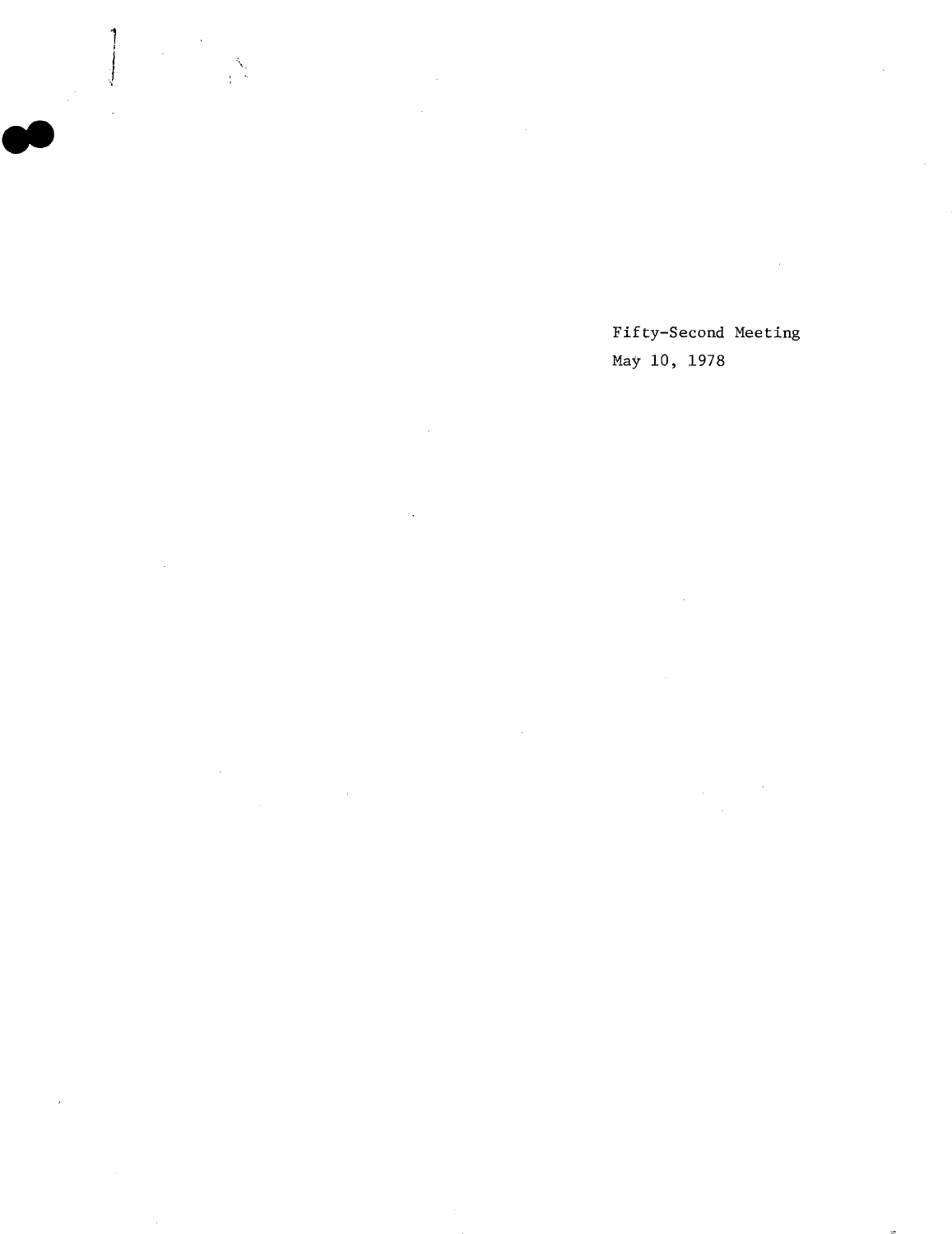The Minutes of the Fifty-Second meeting of the Executive Committee of Science Faculty Council held on Wednesday, May 10, 1978 at 2:30 p.m. in the Faculty Conference Room, 250 Allen Building.

| Members Present: | Dean R. D. Connor, Chairman: Professors P. Loewen,   |
|------------------|------------------------------------------------------|
|                  | J. F. Brewster, P. K. Isaac, K. (Mrs.) Subrahmaniam, |
|                  | B. D. Macpherson, H. W. Duckworth.                   |
| Regrets:         | Professors G. G. C. Robinson, K. W. Stewart.         |
| Visitor:         | Mr. E. Lister.                                       |

1. Minutes of the 51st Meeting

The minutes of the 51st meeting held on March 28, 1978 were approved Duckworth (Loewen).

- $2.$ Matters Arising Therefrom
	- (1) Computer Science Honours Program: The Chairman informed the members that a report on this matter had been prepared by his office and it was at this time being studied by the Deans. He would get back to the committee on this matter.
	- Evaluation of Teaching: The Senate had just approved the Gratzer report on the evaluation of teaching for purposes of promotion and merit pay. The report states that each department is to determine its own methods of evaluation but the report gives no hint as to how this might be done.
	- The Faculty's change to its admission requirements has  $(iii)$ been passed through the University Admissions Committee, the Senate Executive, and will come before Senate on May 12. Tentative implementation is scheduled for the 1981-82 session.
- 3., Communications

There were no communications.

6. Other Business

The Chairman explained that three members of the faculty's Student Standing Committee were about to retire from office and it is the Executive

 $\cdots$  2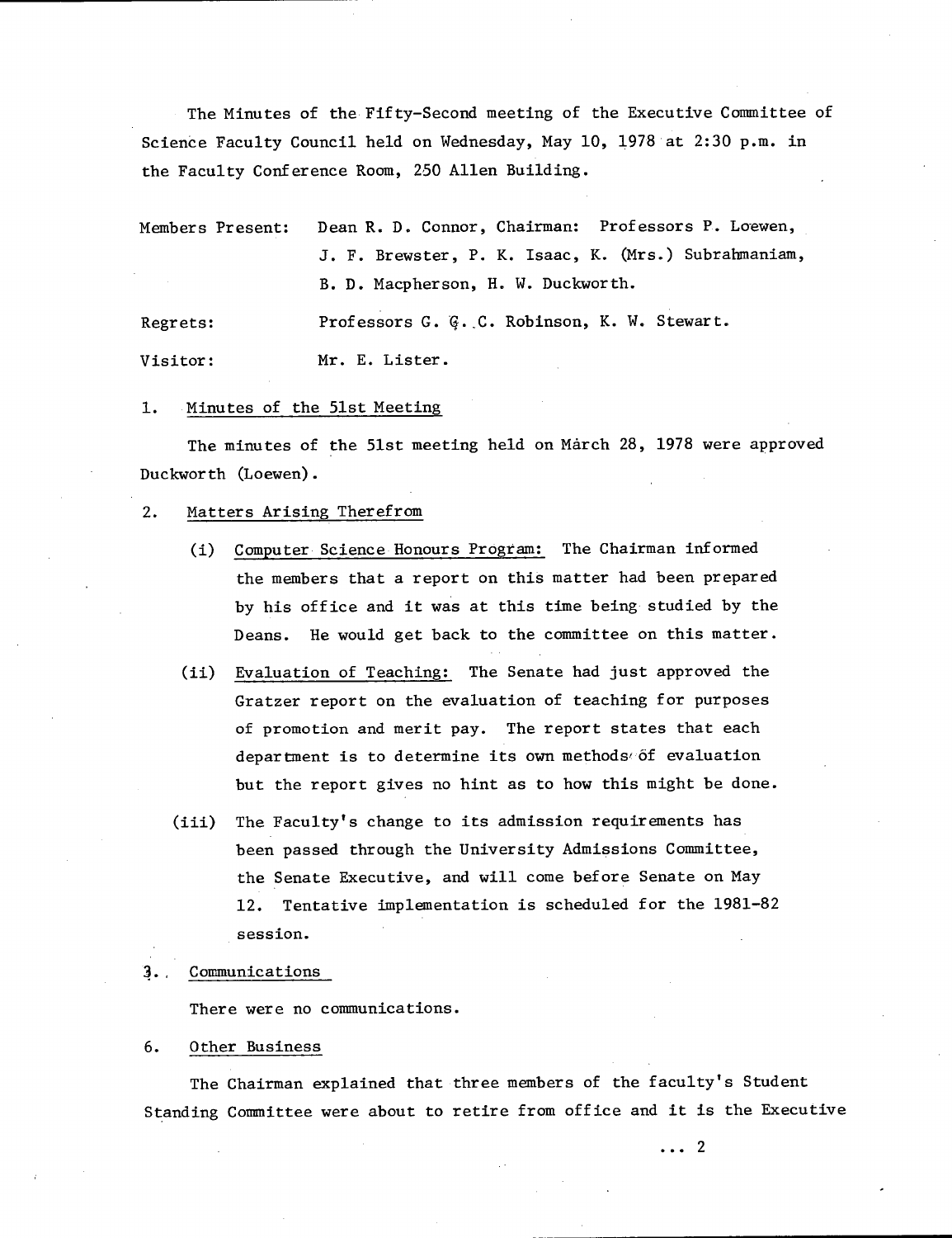Committee's duty to select the replacements. Dean Macpherson had contacted four members of the faculty and had obtained their consent to serve on this committee. Elected by the Executive to serve for three years, commencing June 1, 1978 were Professors W. Hoskins, Computer Science, F. M. Arscott, Applied Mathematics, and J. Berry, Mathematics & Astronomy.

## 4. Selection of the Faculty's Gold Medal Winners

Dean Macpherson explained that the awarding of the Gold Medal was for the highest standing in a student's final year. He referred to a motion passed by this Executive Committee in its March 9, 1974 meeting which stated:

> "A+'s to be used to break ties and that if further tie breaking is necessary then extra courses and work in previous years be considered."

It was pointed out by Dr. Subrahmaniam that because of the Faculty's informal general course structure of its programs, it was not necessary for a student to have 3rd year courses in his final year. Dean Macpherson agreed with Dr. Subrahmaniam and confirmed that as long as the student had a full program in the final year, **i.e.** 30 credit hours, and had completed all the other requirements to graduate, he/she was eligible for consideration.

Dr. Duckworth said that it was his own feeling that he would give extra weight to a student with a greater number of science courses in his final year as compared to one with fewer courses. He also said that he felt the more advanced courses should carry more weight in the Committee's decision. These would be for tie breaking only.

Dr. Brewster felt that this would not be fair to some students, especially those in the mathematics area, whose program allowed courses outside the Faculty, eg. Economics. In some cases such courses were recommended to the student.

Dean Macpherson stated that he had contacted the Awards Office with a view of awarding two gold medals in the case of ties, however he was informed that this was not possible.

 $-2-$ 

...3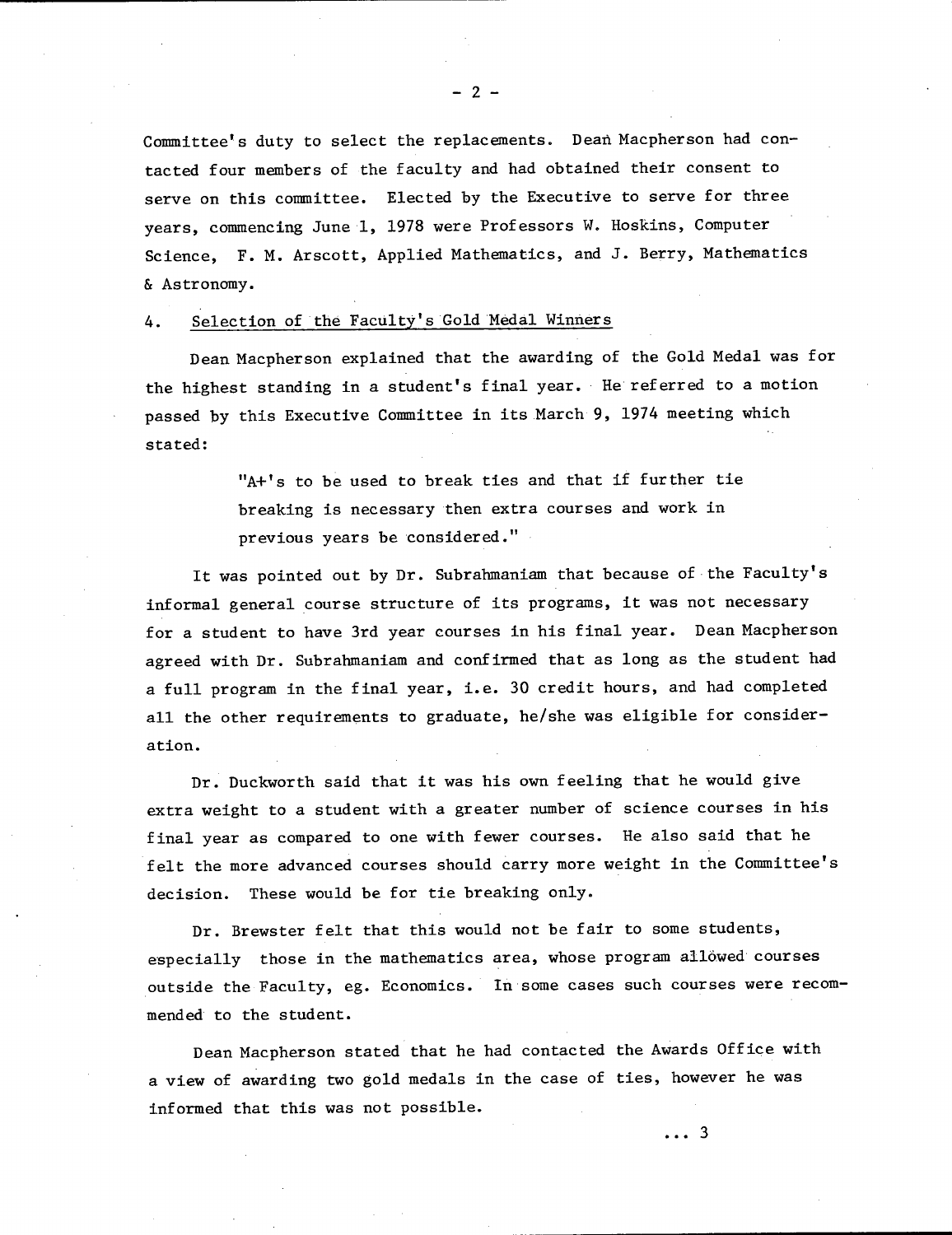(i) Honours Program: Having viewed the list of candidates prepared by Mr. E. Lister, it was moved P.K. Isaac (Duckworth) that:

"the Science Gold Medal for the Honours Program go to TALBOT, Emile Felix Joseph #890360"

> CARRIED Unanimous

On the basis of his additional workload, 39 credit hours as compared to 30 credit hours by the next closest candidate, the award was given to Mr. Talbot. It was noted that on the basis of A and A+'s both candidates were tied.

(ii) General Program: The Committee discussed the selection of the winner in this category for some time, pointing out such differences as the number of science courses taken, the number of arts courses taken, the performance in previous years, extra weights for advanced courses, G.P.A.'s, the number of A and A+ of each of the candidates.

Dr. Duckworth moved (Loewen) that:

"the Science Gold Medal for the General Program go to MYERS, Gerry-Beth"

Dr. Duckworth stated that the basis for his making the motion was that Myers' final year program contained more science courses than either of the other two candidates, notwithstanding one B+ grade. This he said was significant to him especially for the awarding of a Science gold medal. Dr. Subrahmaniam disagreed with the motion on the grounds that the courses taken by the other two candidates were every bit as valid as Myers', the program having been previously approved and accepted as a valid Science program worthy of earning a B.Sc. degree.

The question was called and the motion was DEFEATED

2 in favouE 4 against

... 4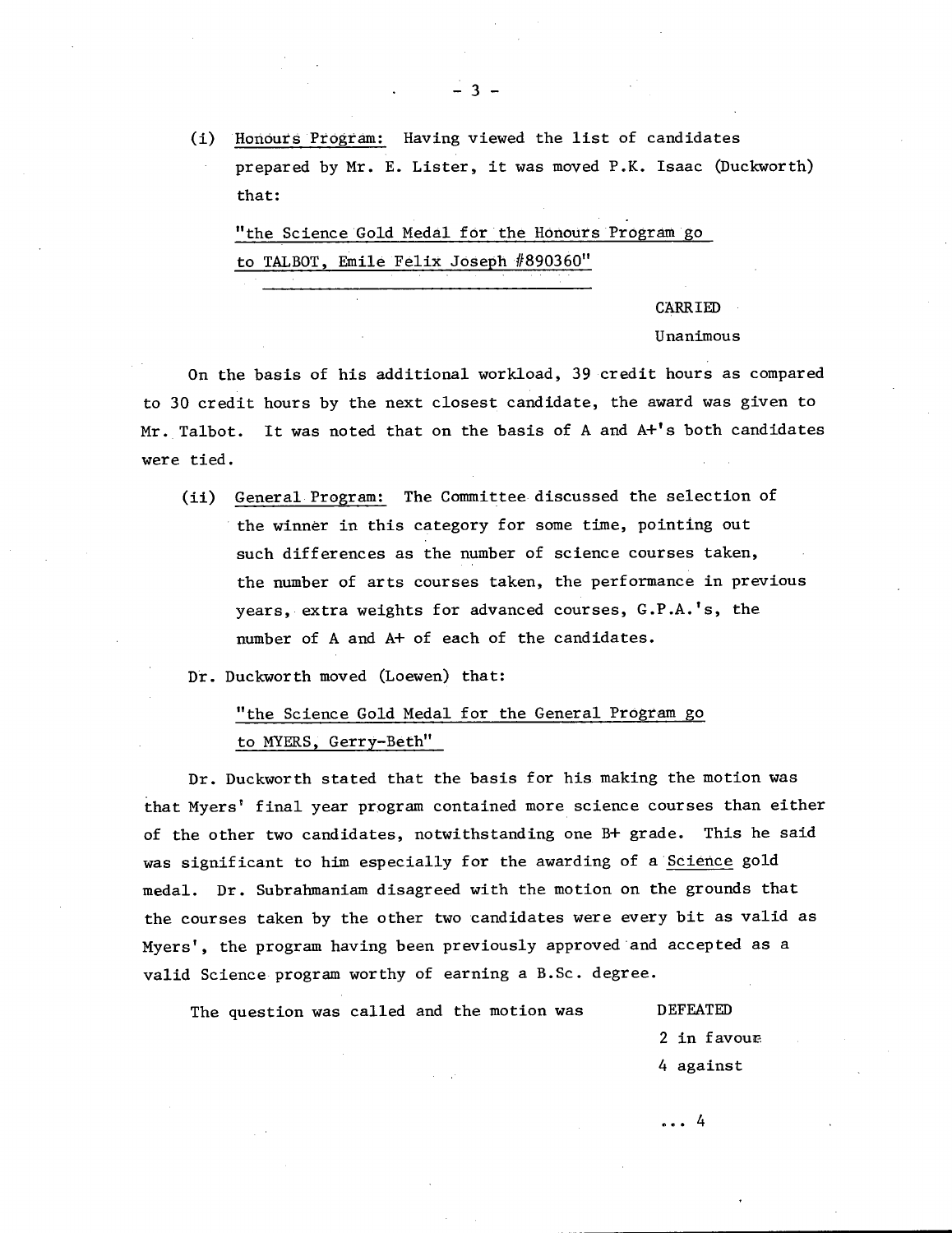It was moved Macpherson (Duckworth) that

"the Science Gold Medal for General Program go to GILLESPIE, Phyllis Adeline #347220"

## CARRIED

### nem. con.

The Chairman suggested that the criteria of the awarding of gold medals in the Faculty should be an item of discussion for the upcoming Executive meeting. He said that in order to eliminate the difficulties such as had just been discussed, guidelines should be established for future Executive Committee discussions. Professor C. Henry from the Awards Office should be included in these discussions.

#### Replacement of Dr. S. K. Sen on the Senate Tenure Appeal Committee  $5.$

It was the Committee's recommendation to the Chairman that he appoint a replacement for Dr. Sen. The Chairman agreed to do this and said he would report back to the Committee.

#### $6.$ Other Business

Dr. Duckworth reported to the Committee that on Monday, February 26, 1979 at 10:45 a.m. there would be a total eclipse of the sun over Winniepg. He suggested that the Faculty make note of this event and do something to encourage interest in it. He thought a University-wide announcement and perhaps cancellation of classes that morning in the faculty would highlight the occurrence. The Chairman agreed with Dr. Duckworth and promised to look further into this matter.

The meeting adjourned at 4:31 p.m.